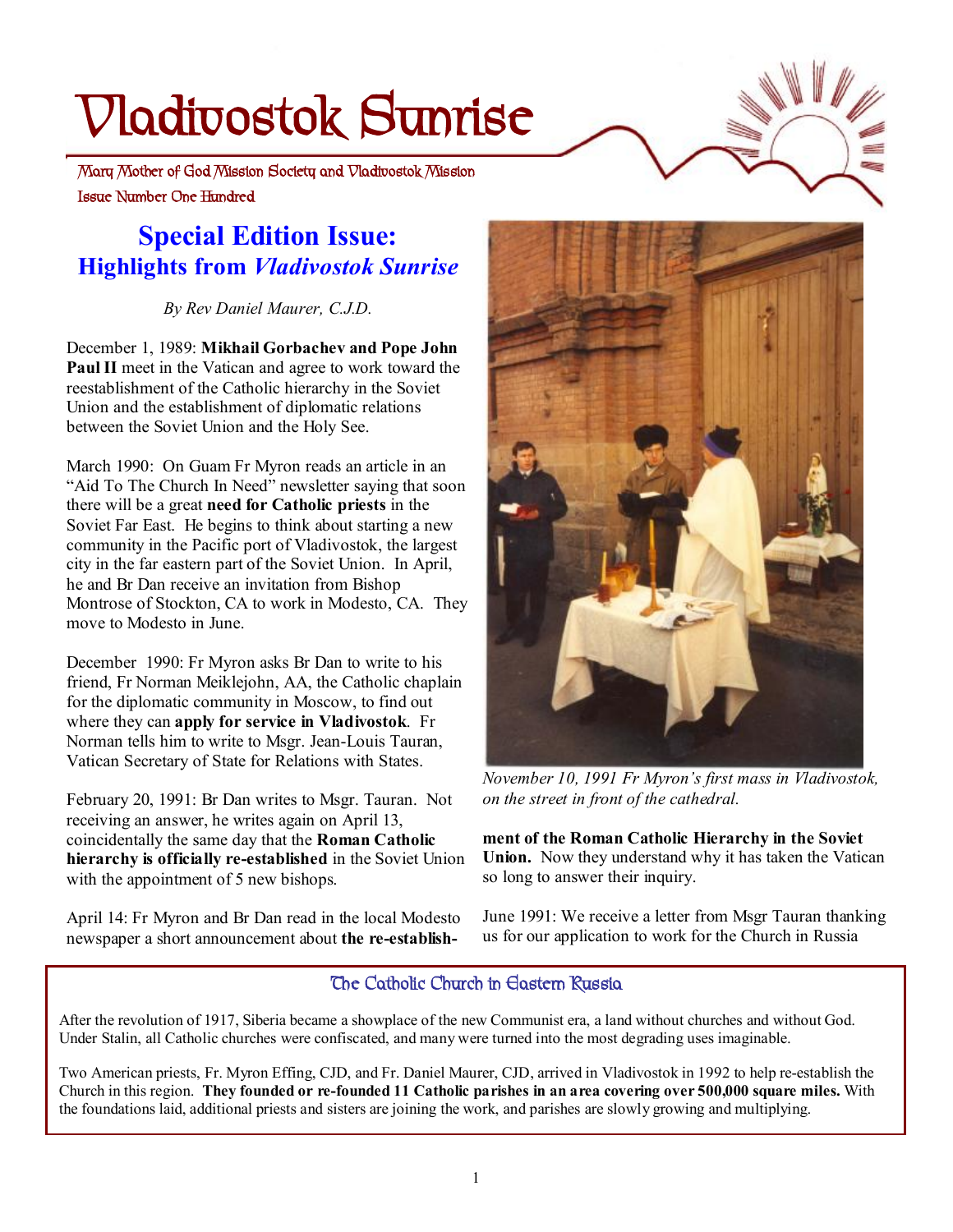and advising us to contact the newly appointed Catholic bishop in the **"Apostolic Administration of the Asian part of Russia"** in whose jurisdiction is Vladivostok.

August 1991: **Fr Myron makes his first survey trip to Russia**, to find and talk to the new bishop. (VS #2, p 1), lasting two weeks and including meetings with people in Anchorage, Magadan, Khabarovsk, Irkutsk and Novosibirsk. In Anchorage he meets Archbishop Francis Hurley, who very generously offers to help provide our future mission with a US address and office help for development purposes. For the next 6 years in the Anchorage Archdiocesan Chancery **Mr Ray Rzeszut** is our US office coordinator. We are grateful to Archbishop Hurley, Ray and his entire family for their indispensable help during those first several years. (See special tribute to the Rzeszuts in VS #30, p 4).

#### **Fr Myron meets Bishop Joseph Werth, SJ** in

Novosibirsk (in the heart of Siberia, (VS #1, p 1) and asks him if he needs our services, and if so, would he be willing to accept us in Vladivostok with permission to begin a new community of Canons Regular under his sponsorship? Bishop Werth responds that he has no way of knowing about the present situation of Catholics in Vladivostok because it is a closed "military" city. No one, not even Soviet citizens, can enter without a special permit. He tells Fr Myron that he recently received a letter from a group of people calling themselves the "Roman Catholic Community of Vladivostok" asking him to send them a priest in order to establish a parish. He also says that if Fr Myron can find his way into Vladivostok and if there really are Catholics who need a priest, he would erect a parish there and assign Fr Myron as pastor, and further allow us to work toward establishing the community of the Canons Regular of Jesus the Lord.

November 1991: **Fr Myron enters Vladivostok** illegally, although he had a valid Russian visa for Vladivostok from the consulate in San Francisco, gets caught by the Soviet militia, pays a small fine, and is able to meet with the "Catholic community" of about 10 members. He learns that before the Communist revolution (November 1917), Vladivostok was a large and active Roman Catholic center and a diocese, and that the pre-revolutionary church had not been destroyed, but only confiscated for the use by the Communist government.

November 10, 1991: Fr Myron celebrates **the first Mass** in 56 years at the Catholic Cathedral of the Most Holy Mother of God. Because the church building is occupied by the state archives, the Mass is held outside in the cold on the front steps,  $(VS #1, p 2)$ .

December 1991: Fr Myron reports his findings to Bishop Werth, who agrees to accept us to work in the parish and also approves the ordination of Br Dan to the diaconate. **"Fr Effing and Br Dan To Vladivostok"** says the first headline of the first issue of the *Vladivostok Sunrise*, edited and published in Livingston, CA by Fr Myron as he and Br Dan wait for their visas to go to Russia. It was printed on plain paper with b&w photos.



*Ordination of Br Dan Maurer to the diaconate by Bishop Paul Donovan of Kalamazoo, MI, December 20,1991.* 

December 20, 1991: **Br Dan is ordained to the diaconate** at his boyhood parish in Benton Harbor, MI by the Bishop of Kalamazoo for service to the Church in the Asian Part of Russia, (VS #1 p 3).

December 25, 1991: **Mikhail Gorbachev** resigns as Secretary General of the Communist Party of the USSR.

December 26, 1991: The country called the USSR is formally dissolved. Its 15 constituent republics, including the Republic of Russia, become independent countries.

January 1, 1992: The legislature of the city of Vladivostok passes a law **opening the city** to all Russians. Foreigners still need to obtain a Russian visa to enter Russia.

January 4, 1992: In honor of the **first visit of Archbishop Francis Hurley** of Anchorage, AK to Vladivostok, the state officials approve the formal re-establishment of the Roman Catholic Parish of the Most Holy Mother of God as a registered religious institution. This step is necessary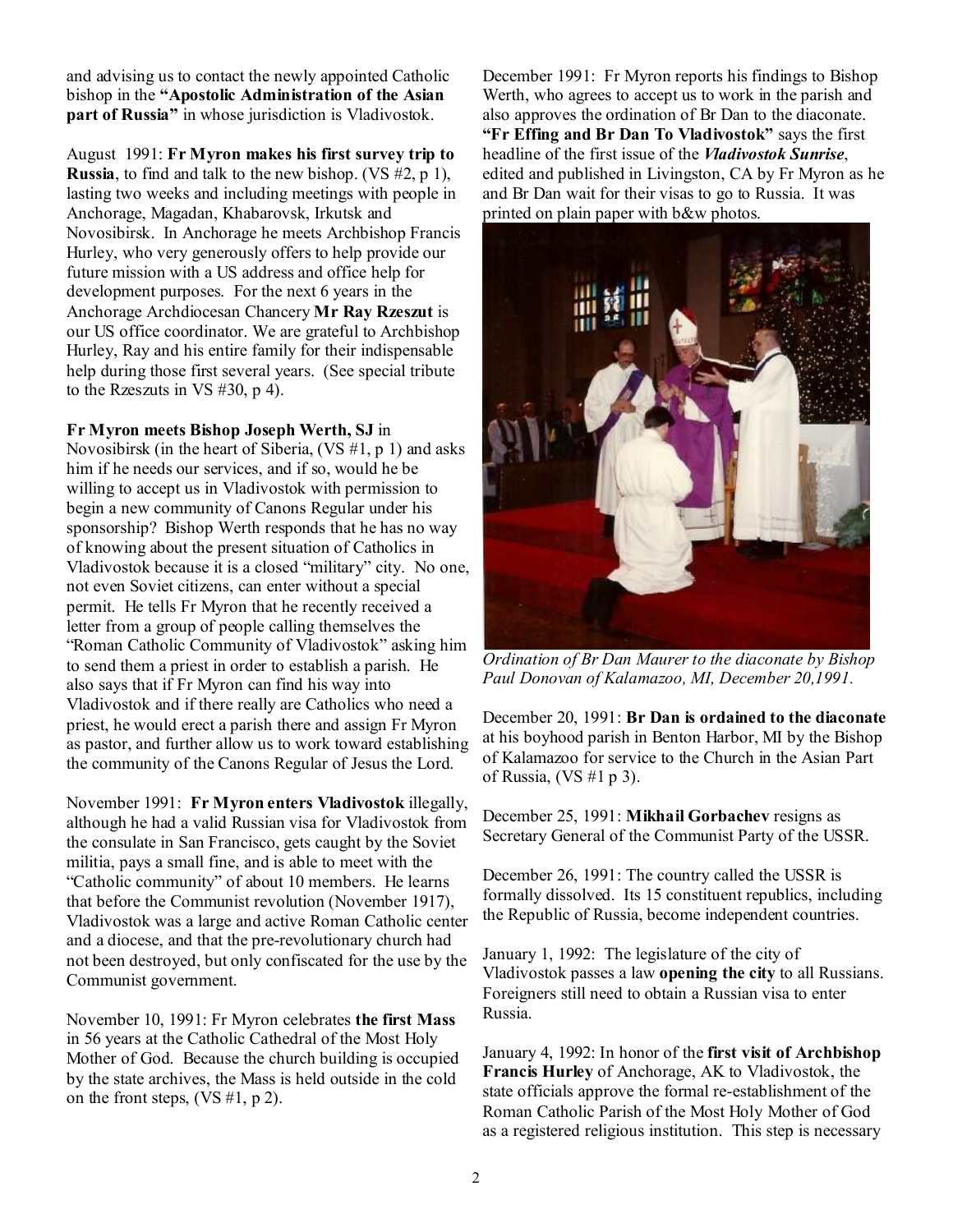to be able to invite foreign church personnel to Russia for religious activities, (VS #2, p 3).



*Archbishop Francis Hurley, D.D. of Anchorage, Alaska visited us several times, here with Fr Michael Shields of Magadan.* 

February 11, 1992: **"At Last – Vladivostok!"** (VS #2, p 1). Fr Myron and Br Dan arrive in Vladivostok (pop. 750,000) to take up residence. They are the  $4<sup>th</sup>$  and  $5<sup>th</sup>$ foreigners to enter the city legally for the purpose of residing there (not as tourists). **Anastasia Potapenko** the lay leader of the parish has made arrangements for them to rent a small 2-room apartment with telephone for one year. Rental cost: \$400 a year, including utilities and maintenance. At that time fewer than 30% of the population of Vladivostok have telephones.



*Attendees at the first Sunday Mass.* 

Sunday, February 16, 1992: The **first Sunday Mass** is held in the small auditorium in the basement of the "Palace of the Pioneers", (the Communist children's scouting organization). Around 35 people attend, of whom approximately 20 are Catholics. (VS #2, p 1).

February 1992: Fr Myron meets with Governor Vladimir Kuznetsov of Primorsky State and with the director of the Archive of Primorsky Krai (which occupied our church building for 60 years) to discuss the question of **returning the church building to the parish**. Governor Kuznetsov tells Fr Myron that he thinks this can be accomplished in about 18 months.

June 7, 1992: **Fr Myron performs his first baptisms** and confirmations in the parish when six adults complete their 8-week course of catechism classes, (VS #4, p 5 photos). Before Fr Myron and Fr Dan arrived in Russia to stay, two other Roman Catholic priests had visited Vladivostok to look for Catholics. While in the city they baptized ten people: **Fr Ignaty Paulus** SDS on Nov. 14, 1991 and **Fr Jan Sergei Gayek** on Jan. 3-4, 1992.



*(r to l) Fr Joseph Fessio, S.J., Mr and Mrs Richard Schindler (early parishioners), Roxanne Lum and Donna Fong (Fr Fessio's assistants), Anastacia Potopenko (parish secretary), Br Dan, Igor Davidov (interpreter), and Fr Myron—standing in front of the van that Fr Fessio bought and donated to us.* 

July 1992: **"Ignatius Press Comes to Visit and To Work"** (VS #4, p 1-3.) Fr Joseph Fessio, SJ with two members of the Ignatius Press staff and two others make a 3-week visit to the mission in Vladivostok. **Fr Fessio** brings as his carry-on luggage the mission's first copy machine, and buys the mission its first two motor vehicles, a jeep and a mini-van. He introduces our mission to the internet, our most valuable tool, which was new at the time. His guest room while here is the 7-foot square kitchen in our rented apartment, where he sleeps on chair cushions laid on the floor.

Sunday, August 16, 1992: Outdoor Mass of the Assumption of Mary is held in the church yard. The parish choir, started by Br Dan in July, makes its debut under the direction of parishioner **Anna Gafurova** (age 20), a university level student at the 5-year Far Eastern Academy of Music, and a member of the first baptismal class two months earlier, (VS #5 p 3-4).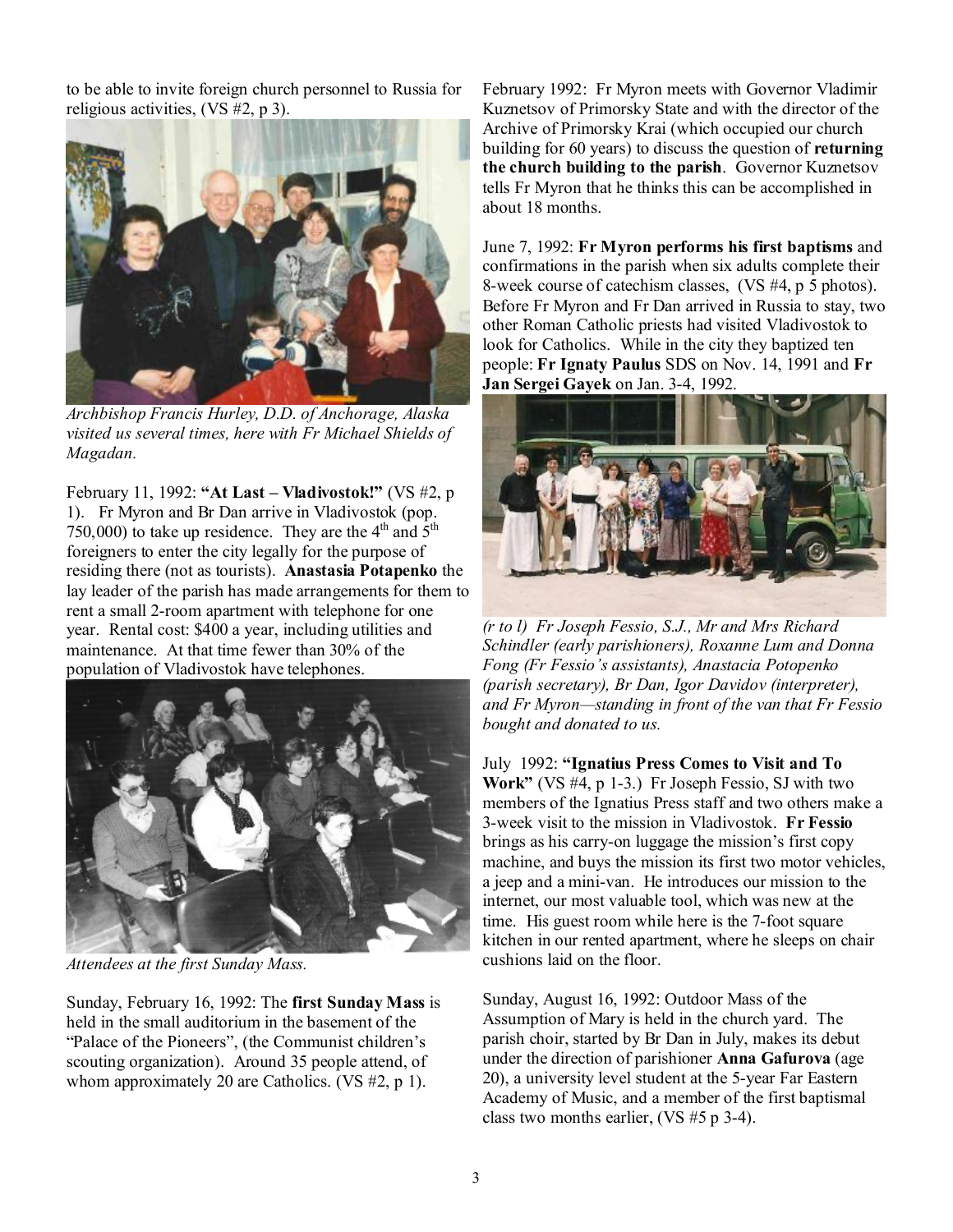August 23, 1992: **Bishop Joseph Werth, S.J.** of the Apostolic Administration of Asian Russia **visits Vladivostok** for the first time. While there he confirms 5 parishioners at Mass in the lobby of the Palace of the Pioneers because the Small Auditorium was too small to hold all those attending the service, (VS #5, p 5 photo).

Sunday, September 21, 1992: **Br Dan's Ordination to the priesthood** (special edition with color photos). Bishop Werth flies to Vladivostok to ordain Br Dan, (VS# 5, p 1-3, 5), the second Catholic priest openly ordained in Russia since religious freedom was restored. Fr Dan's parents attend the ordination ceremony. Bishop Werth asks Anastasia Potapenko to organize a chapter of the international Catholic charitable organization **CARITAS** in Vladivostok.

October 21, 1992: Vladivostok parish evangelization director Dennis Bondarev begins producing, directing and hosting a 90-minute **weekly religious TV program** Saturday nights during prime time, (VS #5, p 5). (See also "Catholic TV Celebrates  $1<sup>st</sup>$  Anniversary", VS #7, p 5-6.)

December 1992: Vladivostok parish secretary Anastasia Potapenko is received in a private audience in the Vatican by **Pope John Paul II**. (VS #6, p 1). He blesses her unborn son, subsequently named "John Paul".

December 1992: After 10 months the parish outgrows the 40-seat "Small Auditorium" in the basement of the Palace of the Pioneers. Fr Dan's Russian tutor helps us find a very nice auditorium on the fourth floor of the **Trade Unions Headquarters building** that seats 90 people. The parish signs an agreement and will meet there for Sunday Mass for 13 months, until their historic church building is returned. Photos of Mass in this hall are readily recognized because of the large bas reliefs of Karl Marx and Vladimir Lenin on the front wall on either side.

January 2, 1993: The **Legion of Mary** begins at the parish in Vladivostok with 8 young men and Fr Dan as spiritual director, (VS #6 p 2).

January 26, 1993: 500 miles north of Vladivostok, Fr Myron resurrects the pre-revolutionary **parish of the Immaculate Conception in the city of Khabarovsk** (pop. 650,000), (VS #6, p 5; VS #7, p 4-5) and celebrates its first Mass in over 60 years. Two people are baptized. Appointed absentee pastor by Bishop Werth, Fr Myron will visit this parish at least once a month for 6 years, traveling by train 14½ hours each way to do so, until pastoral care is taken over by the Maryknoll missioners in December 1997.

May 1993: Fr Dan completes the first edition of the **parish hymnal**, *My Soul Magnifies the Lord* of 64 hymns and Mass parts,  $(VS \# 6, p \ 6)$ . It is designed so that pages can be added as new hymns become available.

May 31, 1993: Bishop Werth establishes the **parish of St John the Evangelist in the city of Bolshoy Kamyen** (pop. 50,000; located  $3\frac{1}{2}$  hours by train from Vladivostok). He appoints Fr Dan as absentee pastor. Fr Dan visits the parish once a month on Saturdays.

June 1993: **"The World's Largest Diocese"** (VS #6, p 3- 6). Reflections by our young American guest, **Janez Sever**, about all the parishes he visited during his first, long trip in Russia, including this about Vladivostok: "Along with shepherding five separate new parishes in and around Vladivostok Fathers Myron and Daniel have take on several other gigantic tasks…This is the very essence of a Christian community: selfless sacrifice of oneself and faith that God will provide the rest… In the space of an American living room, the pastor runs his parish office, celebrates daily Mass, eats and sleeps! Sunday Mass is held in a rented hall… He and Fr Daniel have already resolved to dedicate their lives to this ministry in Russia, but there is more than enough here for countless numbers of religious…" Janez, a West Point graduate, was ordained a Jesuit priest for Russia a few years after his visit to Vladivostok.

July 1993: **The Parish Grows Quickly!** During the first 1½ years the Vladivostok parish grows from 10 members to 180 members, mostly through baptisms but also by locating already baptized Catholics, (VS #6, p 6).

January 1, 1994: **"We Receive Our Church"** (VS #7, p 1-3). The historic Cathedral of the Most Holy Mother of God is returned to the Vladivostok Catholic parish, just in time to celebrate the Mass of the titular feast of the parish on the third floor. The restoration of the interior begins immediately with the removal of the  $4<sup>th</sup>$  floor of wood and steel, which was added in the 1930's; the removal of two large interior brick walls separating the transept and the choir loft from the nave, and the repair of hundreds of broken window panes to keep the building warmer during the winter. (See also VS #8, p 5-7).

January 1994: **"New Parish in Nakhodka"** (VS #12, p 1- 2). Fr Myron founds the parish of Our Lady of the Pacific in the city of Nakhodka (pop. 160,000) located on the ocean, a 5-hour drive by car from Vladivostok. Bishop Werth appoints him as pastor. Fr Myron will visit the parish once or twice a month for the next 11 years until two diocesan priests take over its pastoral care.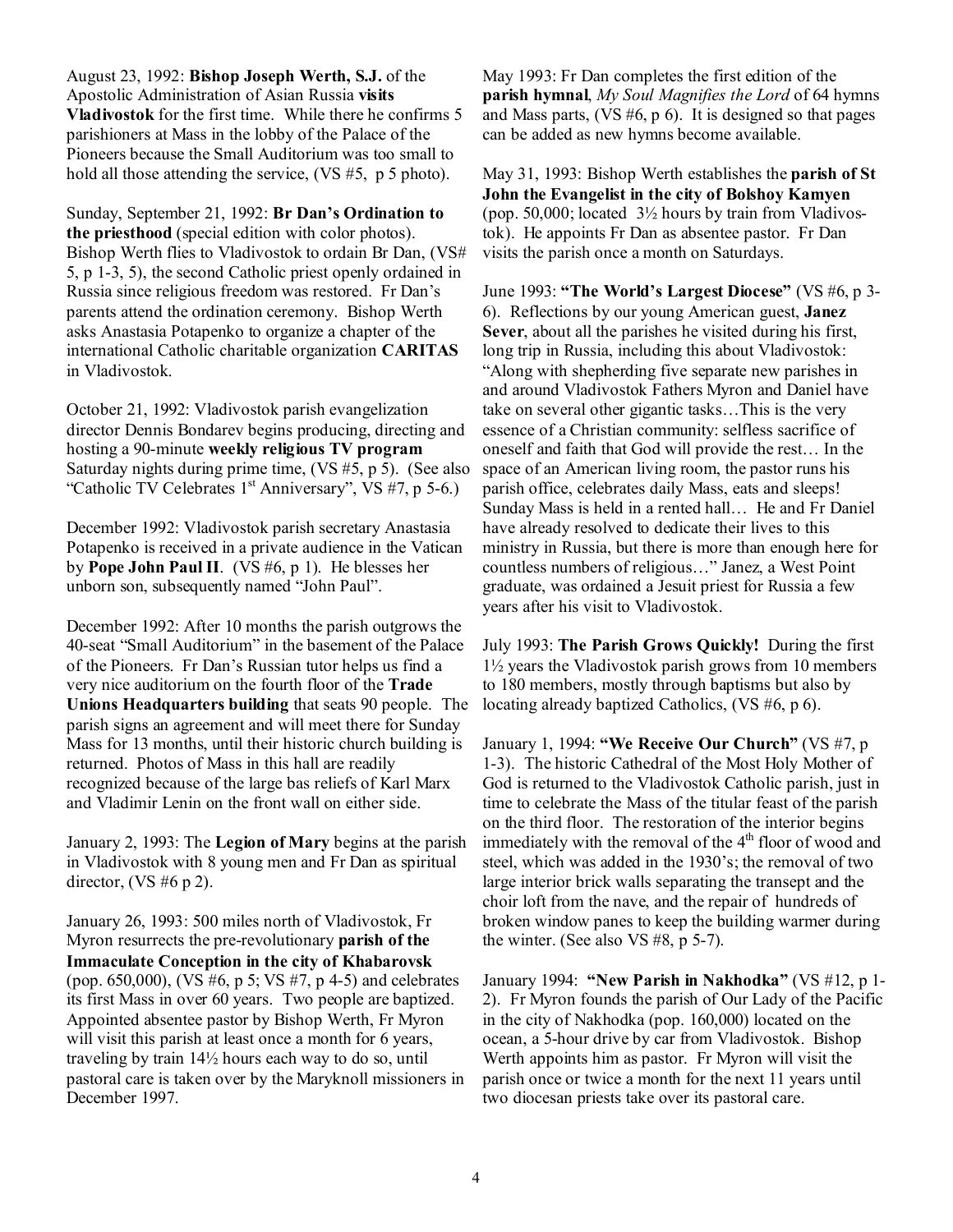March 22, 1994: **"New Parish in Blagoveshensk"** (VS #8, p 2-4). Fr Myron resurrects the pre-revolutionary parish of the Transfiguration of the Lord in the Russian Far Eastern city of Blagoveshensk (pop. 300,000) with the celebration of the first Mass there in over 60 years. On June 28 Bishop Werth formally establishes the parish and appoints Fr Myron pastor. He will travel there by train – 36 hours each way - once a month for the next 5 years until priests from the Society of the Divine Word take it over on August 8, 1999.

August 1994: **"Priestly Formation Begins"** (VS #8 cover story). Two young men from the Vladivostok parish become its first seminarians. One of them, Evgeny Peregudov, is ordained on June 10, 2001 as the first Russian diocesan priest in Siberia and the Far East.



*Trustee Andre Popok supervising the removal of the middle added floor in the church.* 

October 18, 1994: **"Another Floor Removed"** (VS #9, p 1-2). The interior restoration of the Vladivostok church buildings takes a major step with the removal of the steelreinforced concrete third floor; and the re-creation of the "grape and leaves" capitals on the 6 huge pillars and 18 pilasters. During the 14 months of this stage of the restoration the parish meets for Mass on the first floor.

Spring 1995: **"Miracle Picture"** (VS #11 cover story). Elderly parishioner Sophia Mihailovna finds and gives to the parish the original formal photographic portrait of her First Communion class which miraculously survived the persecution. The photo was taken inside our church in 1922 before it was confiscated. (The "Miracle Picture" is further explained in VS #17, p 8-9.)

June 1995: **"First Summer Camp"** (VS #12, p 8-10). Vladivostok parish holds its first summer camp for children. 27 children take part. The staff is comprised of parishioner Yuri Belozyorov and one sister and 15 lay



*The Miracle Picture* 

people from a parish in Yokohama, Japan.

October 1995: **The growing charitable work of CARITAS** is highlighted in VS #12. CARITAS has opened chapters in all the parishes that Fr Myron has founded or resurrected in the Russian Far East. Caritas director Anastasia Potapenko and Dr. Larisa Birukova supervise a growing list of parish volunteers and paid employees in several projects, a list of which include at this time:

1. Support of the Medical Center at the Far Eastern Teachers Institute to help them serve the poor

- 2. Home health care visits to the elderly homebound
- 3. Emergency relief programs
- 4. Medical check-ups for recipients of a government food program at a downtown cafeteria for the poor
- 5. Distribution of used clothing
- 6. Providing optometric care for citizens who live in regions where no such care is available

October 1, 1995: **The Missionary Sisters of Saint Peter Claver** begin to print the *Vladivostok Sunrise* in Minnesota. (VS #13, p 7; VS #22, p 5). Mr and Mrs Terry Kopp pay the costs. We are very grateful for the support of the sisters and the Kopps!

December 24-25, 1995: **Christmas Masses in Vladivostok** are celebrated in the newly restored church on the second floor, which is now the top floor. Two added floors removed and one more still to go!

January 1996: **"Musical Miracles"** (VS #13, p 4-6). The large, vintage Rodgers Cambridge 220-II electronic organ that was given to us as a gift by the pastor Fr Bernard Reiser and the parishioners of Epiphany of the Lord parish in Coon Rapids, MN is installed in our church. It is the first organ in the city, so its installation is covered by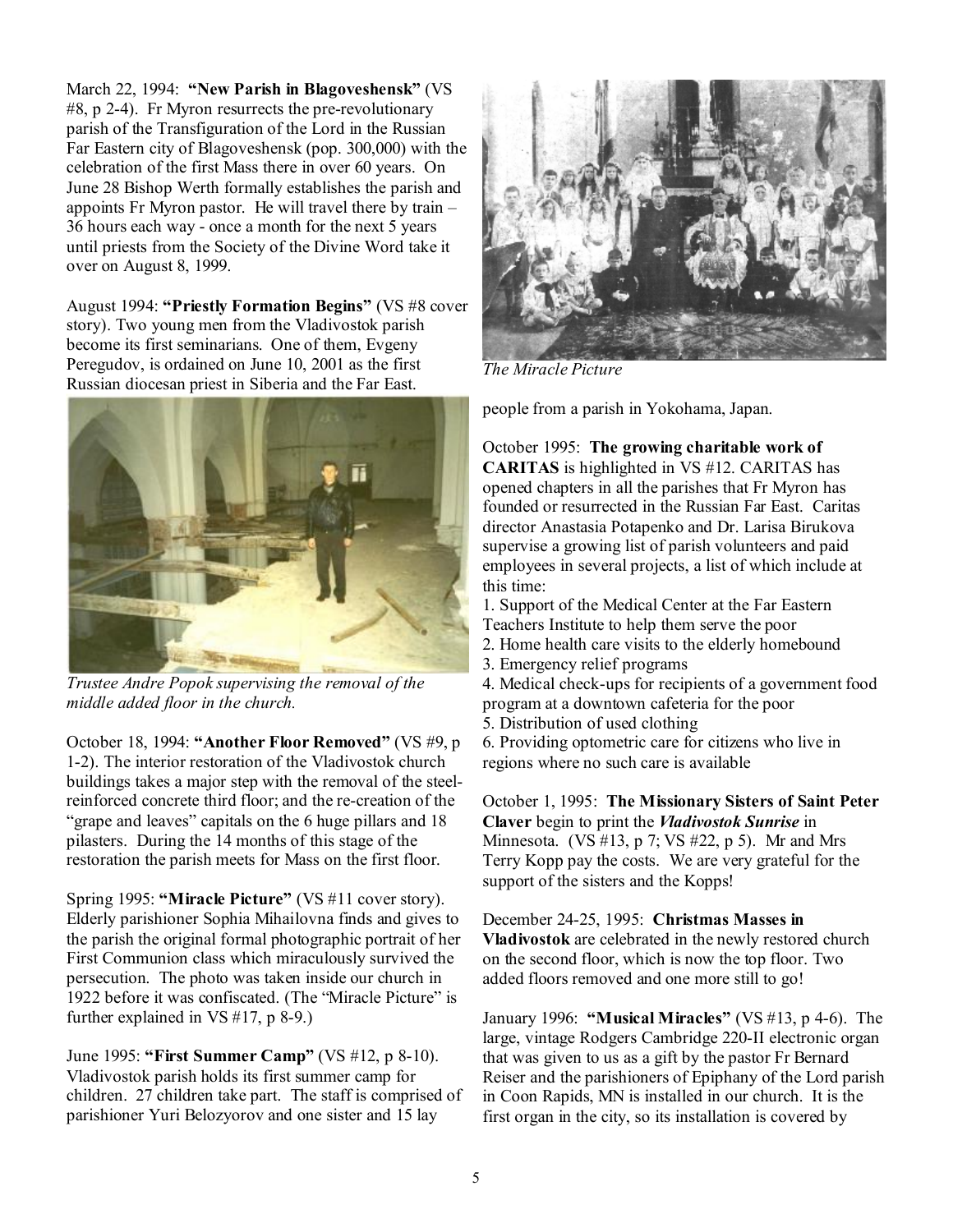numerous TV, radio and newspaper stories both locally and in Moscow.

June 15, 1996: **CBS Evening News at Vladivostok Parish!** Anchor Dan Rather and correspondent Richard Threlkeld broadcast a 3-minutes report on the revival of our parish on Saturday evening, June 15, (VS #15, p 9). Mr. Threlkeld and a video crew came to Vladivostok a week early to cover the presidential elections in Russia (won by Boris Yeltsin).



*Fr Dan and parishioners celebrate the return of the Crucifix to the church.* 

November 4, 1996: **"Historic Crucifix Returns to Church"** (VS #16 cover story).It had been confiscated and given to the Vladivostok Art School where it was used for 50 years as a model to draw the human figure. In thanksgiving for its return the first ever organ concert in Vladivostok was presented at the parish on the Feast of Christ the King, November 24 by parish organist Marina Shuyanova.

April 1997: **Pilgrim Statue from Fatima Arrives in Russian Far East,** (VS #17, p 2). In Vladivostok it was carried in procession around the church on Easter Sunday with the congregation reciting special prayers and singing the Russian version of the Fatima hymn.

June 13, 1997: **"Our Lady of Vladivostok Icon Blessed by Bishop Werth"**, (VS #18 cover story). It is the work of Fr Damien of Holy Transfiguration Monastery in Redwood, California and a gift of Mr and Mrs Don Wozniak of St Paul, MN to the parish.

June 28-July 5, 1997: The first annual **Russian Far Eastern Catholic Youth Conference** is held in Khabarovsk. 25 young people attend from the parishes in Blagoveshensk, Bolshoy Kamyen, Khabarovsk, Nakhodka, and Vladivostok. One priest, one sister and three lay people arrive from Texas and Ohio to join the conference staff. (VS  $\#18$ , p 2-6).

September 1, 1997: **Br Paul Brooks** of the Congregation of the Sacred Hearts of Jesus and Mary in Australia arrives to live in the Nakhodka parish and help with parish and charitable activities in the Nakhodka area. Among other projects, he begins an outreach program at a prison for juvenile delinquents near Nakhodka, (VS #20, p 6-7).

March 2, 1998: Two parishioners and members of the staff of the Vladivostok parish begin to teach classes in the **Christian Faith at High Security Prison** #20 about 30 miles away from Vladivostok. Of the 1800 prisoners, 40 men attended the first lesson, (VS #20, p 4).

March 7, 1998: Fr Dan celebrates the first Mass in his **new parish of the Most Holy Trinity in Romanovka** (pop. 5,000) located a three hour train ride from Vladivostok. The Mass is celebrated in the large auditorium of the Air Force Officers Club.

April 1, 1998: *Vladivostok Sunrise* **to be published 6 times a year** (VS #20, p 5).At the request of the volunteer committee members of our sister parish of the Nativity in St Paul, MN, who sort and mail it, Fr Myron decides that the *VS* will be published 6 times a year rather than 4, and will have 8 pages rather than 12-16. In the new format it will be cheaper to mail and will update benefactors and friends more often about the mission.

June, 1998: **Vladivostok Receives its First Religious Sisters!** Four members of the Congregation of the Sisters of Charity of Saint Ann arrive in Vladivostok from Spain to found a new local community of the congregation. Accompanying them is Superior General Mother Julia Lumbreras, SCSA. The four sisters: Sr Alicia, Sr Madvi, Sr Maria Eugenia and Sr Rosario.

August 1998: Fr Dan publishes a **new edition of the parish hymnal**, "My Soul Magnifies the Lord", (VS #23, p 6-7). It contains over 150 hymns. 600 copies of the text version and 200 copies of the accompaniment version are printed. The editing, printing and binding were paid for by a grant from Fr Dan's grandmother, Florence Benson.

> **Remember "Mary Mother of God Mission Society" in your will.**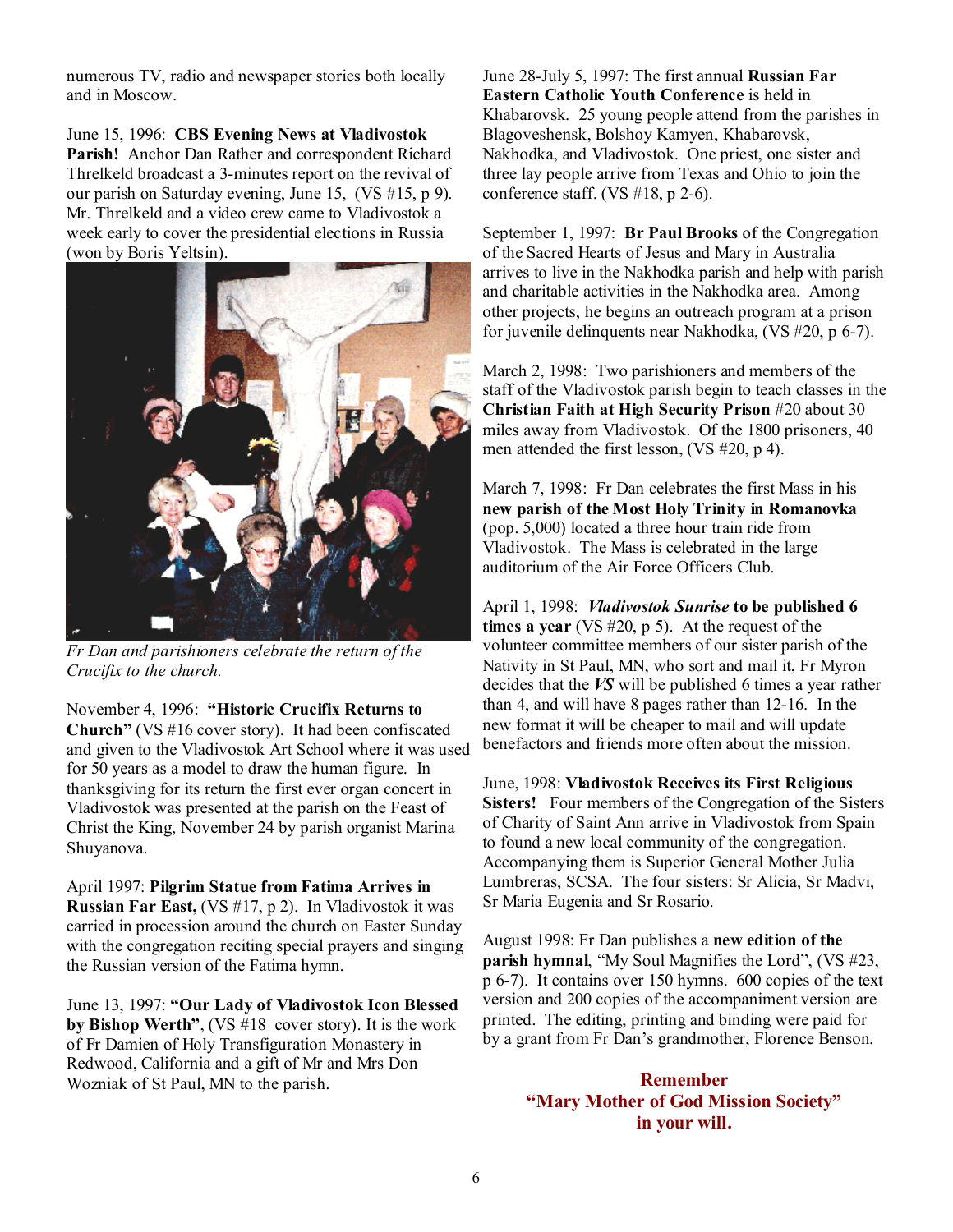

*First group of Sisters of Charity of St Ann* 

September 30, 1998: **First Crisis Pregnancy Center Opens in Vladivostok** (and perhaps it is the first one in Russia!), (VS #24, p 7). In Russia it is called a "Women's Support Center"). Director Christina Pavlova and parish volunteers were trained by a team of Americans from Dayton, OH and Seattle, WA, for a two-week training seminar: Rose Bucher, George and Joan Reiss, Dee Baltes and Dr Chris Kahlenborn, (VS #23, p 4-5). (See also issue #27, May 1, 1999). Eventually there will be seven Centers.

October 25, 1998: **Bishop Jerzy Mazur**, SVD, our new bishop of the Diocese of St Joseph in Irkutsk visits us for the first time,  $(VS \#24, p 7)$ .

December 1998: **Mission Share**, an organization founded by former missionary Fr John McGuire grants us \$24,000 to buy the small private home next door to the church to use the land to build a parish center and monastery. (VS #25, p 5.)

January 3, 1999 - Epiphany Sunday: The first ever **Vladivostok Christmas Festival of Christian Choirs** takes place in the church in Vladivostok, (VS #25, p 1-4). A total of six choirs take part, one Ukrainian folk choir

and 5 parish choirs from Catholic, Orthodox, Lutheran, Methodist, and Presbyterian churches.

January 7, 1999: **New Parish in Arsenyev**, (VS #27, p 7). Fr Myron founds the Parish of the Annunciation in the city of Arsenyev (pop. 65,000) located 4 hours by car from Vladivostok. On this day the parish celebrates for the first time the baptism of new members. Fr Myron visits the parish for confessions, Mass and catechism classes once a month. Fr Christian Labanovsky, OFM takes over the parish in 2002.



*Reception of the Relics of St Therese the Little Flower* 

April 30, 1999: **The major relics of Saint Therese of Lisieux arrive in Vladivostok** on their pilgrimage to Catholic parishes all across Russia, (VS 27, p 7; and cover story in VS #28, p 1-5). Fr Michael Shields from Magadan the organizer of the visit, and several religious from Lisieux are present to receive the relics and to participate in religious and educational programs, culminating in a special Mass and procession on Sunday, May 2. Russia is the first country to which the relics are sent. Saint Therese is patronesses of missions and also the main patroness of Roman Catholics in Russia.

May 1999: **Alcoholics Anonymous** start a weekly meeting at the parish in Vladivostok. Fr Myron has worked to help start AA groups ever since he came to Russia in 1992 and the parish can finally offer them a place to meet regularly, (VS #28, p 7).

June 9, 1999: **CARITAS** of Vladivostok begins to serve a hearty **midday meal to 40-60 people twice a week**. Funding is provided by benefactors in the USA. (VS #30, p 1-2). Parish volunteers coordinated by parishioner Lilia Silina organize this new outreach. This program becomes one of the most successful and long standing programs of CARITAS, helped for many years with a grant from the European Economic Community obtained through the Sisters of Charity of Saint Ann.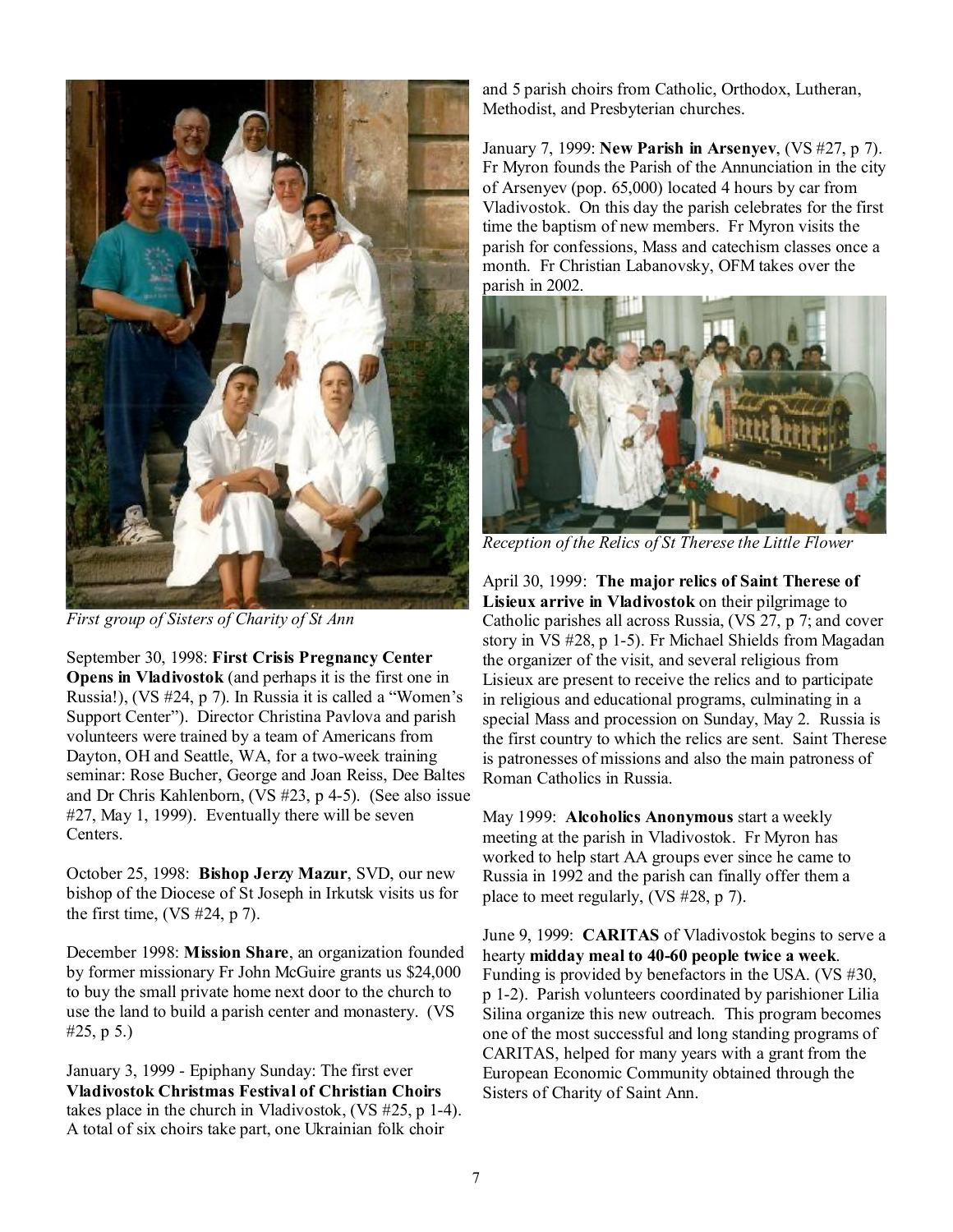

*Alexei Ivanovsky installing the Coronation of Mary window, donated by Coronation Parish in Missouri.* 

August 24, 1999: **Large New Window Frames Arrive** for our future stained glass windows (VS #31, p 6) from J. Sussman Company of Jamaica Plain, NY. They were specially designed to allow the stained glass to be inserted at any time after the installation of the frames. They are installed over the course of the summer with the two outer layers of sealed plate glass separated by argon gas. Meanwhile the parish orders the construction of the two largest windows, the Annunciation and the Pentecost, in the north and south transepts of the church.

August 1999: **The Mary Stuart Rogers Foundation** of Modesto, CA gives us a grant to purchase the second piece of property next to the church on which to build a parish center and monastery, (VS #31, p6).

January 2000: **Sandra and Dave Sonnen of St Paul, MN**, from our sister parish of the Nativity of Our Lord, become the first US coordinators of the **Mary Mother of God Mission Society** founded by Fr Myron and incorporated in the state of Minnesota to help with the development needs of Vladivostok Mission. They introduce themselves to *Vladivostok Sunrise* readers in a cover story in Issue No. 32, March 1, 2000. They will continue to coordinate our US efforts for ten years, and do a superb job!

January 5, 2000: **Bishop Karol Slivosky**, the first (and only) bishop of the Diocese of Vladivostok is remembered in a special article published in conjunction with the  $67<sup>th</sup>$ anniversary of his death, (VS #31, pages 2-6). Included in the article is the text of the only two letters that the Vatican received from Bishop Slivosky during his exile in 1930 and before his death in1934.

January 28, 2000: **Vladivostok parishioner Yadviga Fransevna Zelinsky dies at age 83.** She was baptized in the Vladivostok parish in 1917, and was a part of its rebirth from the very beginning of the gathering of the "Vladivostok Catholic Community" in 1991. Her older brother Stanislaus was one of Bishop Slivovsky's last altar boys. He was later shot by the Communist government as a "Polish Vatican spy". Her life is featured in *Vladivostok Sunrise* Issue No. 32 with a tribute from Fr Myron on page 3 and special article by parish historian Miroslava Efimova on pages 5-6.

February 6, 2000: **"New Parish in Ussuriisk"**, (VS #32, p 2-3). (Pop. 158,000, located 60 miles north of Vladivostok.) Fr Myron names his new parish "Nativity of Christ" in honor of the  $2000<sup>th</sup>$  anniversary of the birth of Christ. (See also VS #37, p 1-3). The Franciscans took over the parish in 2002.

May 1, 2000: **Special Jubilee Year Issue** (No. 33) featuring:

- Jubilee Mass of the Annunciation of the Lord on March 25 at the Vladivostok parish, including the unveiling and blessing of the **first stained glass window.**

- the two artists from Belarus who created the window

- the visit of mission friend and benefactor Terry Kopp and his children. The Kopps donated the window to the parish.

- Diocesan Catechetical Conference held in Vladivostok in conjunction with the Jubilee Feast

- the performance of the play that Fr Myron wrote to celebrate the 2000<sup>th</sup> anniversary of the Incarnation.

October 12, 2000: **Bells for Our Lady in Vladivostok!**  (VS  $\#36$ , p 1-3). The set of 4 large bells cast in 1997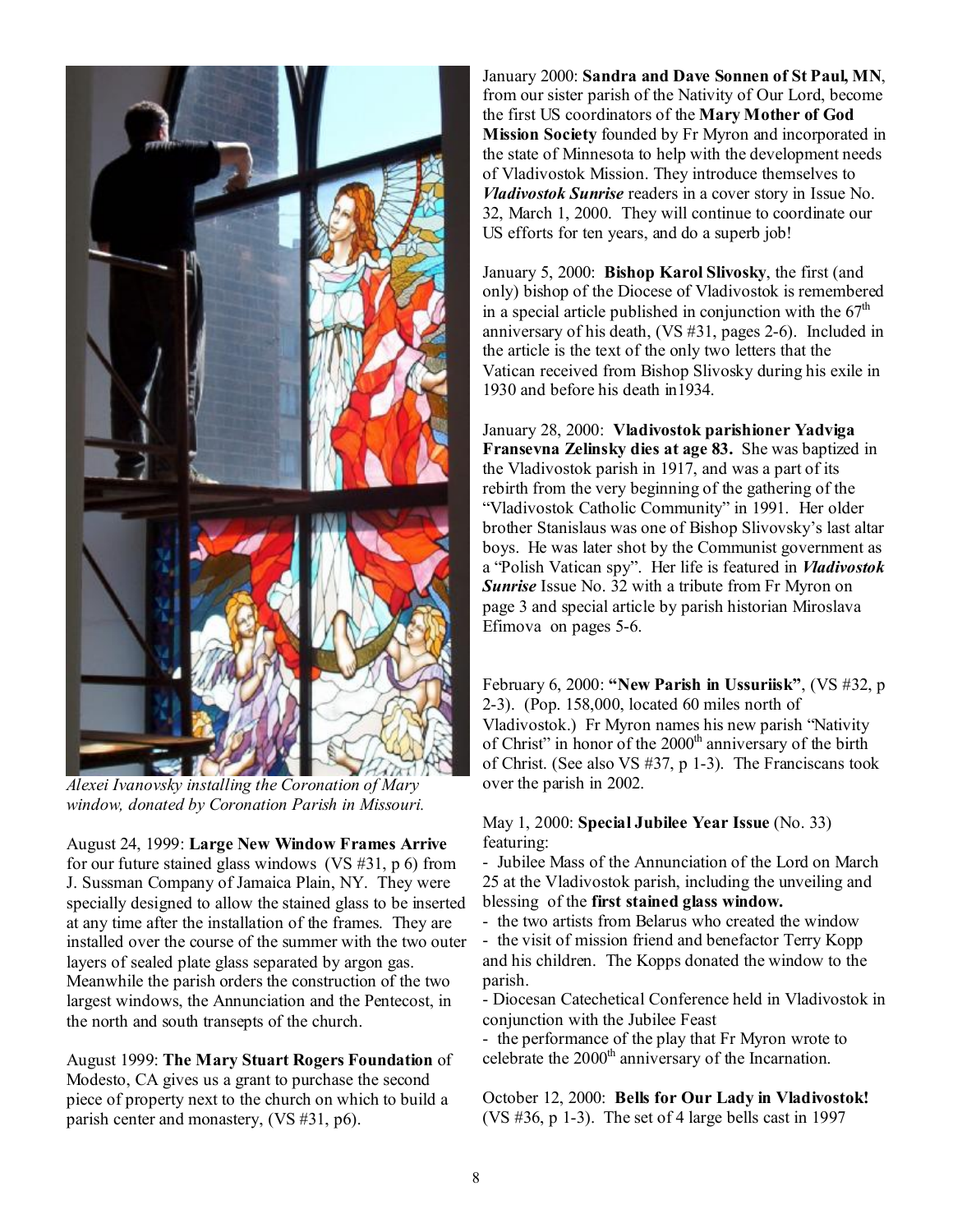

*Detail of the first window, The Annunciation, gift of Mr & Mrs Terry Kopp and family.* 

especially for the Vladivostok parish in Gdansk, Poland, and anointed by Pope John Paul II on his second-to-last trip to his homeland arrive in Vladivostok. Marek Wolosz and Przemyslav Maciazek, two young men, who are active in the Boy Scout program in Poland, drive the bells from Poland, through Ukraine, across European Russian and all across Siberia into the Russian Far East to deliver them.

March 2000: Fr Myron's **"Introduction to Christianity"**, a 12-lesson correspondence course which has been used for 8 years to prepare adults living far away from Catholic parishes for baptism or reception into the Catholic Church, becomes available on line on the parish's Russian language website, (VS #38, p 5).

August 2001: **Saint Joseph Parish is started** in a northern residential neighborhood in Vladivostok. In April 2002 a large 5-room apartment is bought and renovated specially for a chapel, a Sunday School room, a vestibule, and a room for a crisis pregnancy center. Saint Joseph Parish in Modesto, CA decides to become a sister

parish, (VS #41, p 7). (See also the cover story in May 1, 2002).

### March 21, 2002: **Bishop Mazur confirms 28 adult**  members of the main parish in Vladivostok when he comes to our city to celebrate a special Chrism Mass. Because our diocese is the largest in the world, and travel to the cathedral would be impossible for priests here in the Far East, Bishop Mazur decided to hold two Chrism Masses, including the one here in our church, which is the cathedral of the vacant diocese of Vladivostok, (VS #45, p 3-4).

May 31, 2002: Sr Julia Kubista, MM in St Paul, MN writes the constitutions for a proposed new group of sisters for the Russian Mission. The community is to be called the **Sisters in Jesus the Lord**. The first candidate, Kelly Whittier arrives in July 2003. By July 31, 2010 they have 4 members and a postulant, and receive their official designation as a public association of the faithful from Bishop Robert Finn of Kansas City, MO. (VS #52, p 3)

September 2002: **The Vladivostok Concert Choir is born.** Svetlana Naumova, the director of the parish liturgical choir starts a concert choir for our yearly Christmas and Easter concerts. It has 24 singers, most of whom are solo voice majors at the Vladivostok Performing Arts Institute, (VS #45, p 6). The Choir soon becomes the best choir in the city, performing 7-10 concerts a year in our church, all sold out in advance! Their repertoire is chosen entirely from sacred music. The choir has been featured at more than 60 of our parish evangelization concerts.



## *Fr Sebastian D'Silva*

May 11, 2003: **Welcome to Vladivostok, Fr Sebastian D'Silva!** He is a diocesan priest from Meerut, India who heard about the rebirth of the Church in Russia and who asked his bishop for permission to work here, (VS #52, p 3). He arrived in Irkutsk in October 2001

for language studies, and then helped in parishes on Kamchatka and in Chita before coming to work in Vladivostok. On April 15, 2007 he becomes pastor of the Parish of Our Lady of the Pacific in Nakhodka.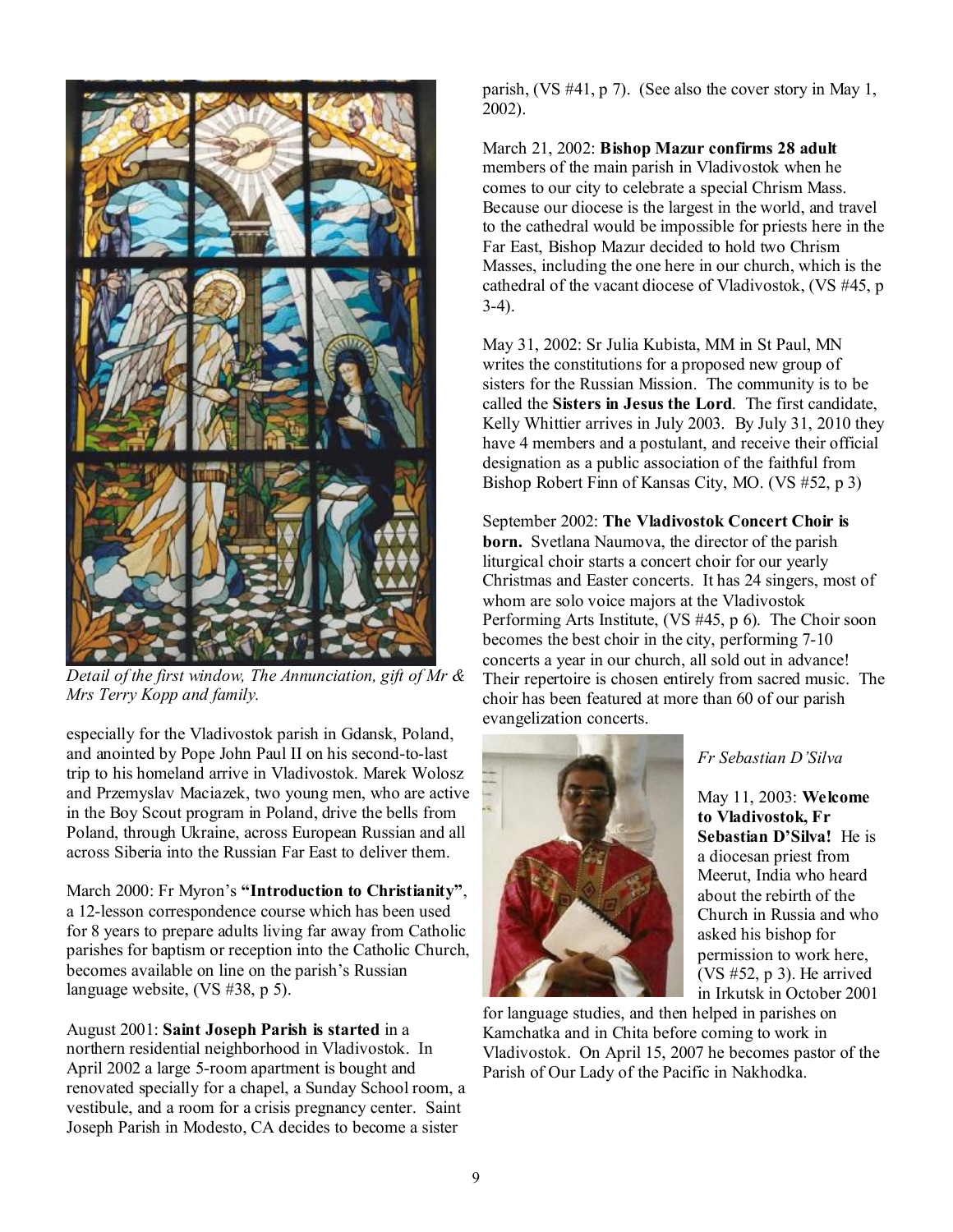June 15, 2003: Pope John Paul II appoints our **new diocesan Bishop Kirill Klimovich**, who has been the auxiliary in Minsk, Belarus, (VS #52 cover story).

December 2003: Through the solicitation of Msgr. Lawrence McInerny and the generosity of his parishioners at Stella Maris Church on Sullivan's Island in Charleston Harbor, we receive a new state-of-the-art digital electronic organ, the **Stella Maris Organ**. This is a huge step for our liturgical music program and our concert program of sacred music. (VS #55, special cover story).

January 2004: Special thanks to **Mr Ted Lewis**, producer, director, cameraman and editor of our 2002 informational video, which has been extremely well received in the USA, being shown frequently on EWTN, and in many parishes around the country. It is a tremendous help in our mission development efforts, (VS #55, p 7).

February 21, 2004: The **Omega Program** for evangelization of university students begins in Vladivostok with guest speakers Dr. Vladimir and Ludmila Izranov from the Catholic cathedral parish in Novosibirsk (4000 miles away!) (VS#57, p 5).

April 14-15, 2004: **First Ecumenical Easter Concerts**  are held in the Vladivostok church featuring a combined choir of 60 people from 6 different Christian confessions  $(VS \# 57, p\bar{3} - 4)$ .

June 13, 2004: The **first Rachael's Vineyard retreat** for women suffering from abortion is held in Vladivostok, sponsored by the Catholic parish and directed by Diane Szurleys of Ketchikan, Alaska, (VS #58, p5).

September 2004: **The full restoration of the old brick exterior of the church building is completed**, (VS #59, cover story). It was accomplished over a period of three summers by a team of 30 Chinese workers, (See also VS #58, with many photos of the work in progress.)

January 2005: Vladivostok parish volunteers help **CARITAS feed street children for four years**, (VS #61, p 2). (See also cover story in VS #46, July 1, 2002, and an update of special volunteers for this program from the USA in VS #67, p 5 - Jan. 1, 2006).

Winter 2004-2005: **Fr Myron is recovering from serious injuries suffered in an auto accident** on December 4, returning from Lesozavodsk on icy roads. He broke three ribs, a leg, and had 14 stitches in his head. During recovery he suffered complications from pneumonia and a staph infection under his cast. The car was totaled, (VS #61, p 6).

September 1, 2005: With Issue No. 65 the *Vladivostok Sunrise* begins to be printed with all color photos, reflecting developments in digital printing technology.

May 2006: The **Grandma Mentoring Program** of orphanage volunteers begins. Sponsors pay \$40 a month for one of our senior citizen parishioners to visit one of the orphanages here in the Vladivostok area 12 hours a week, (VS #69-70). This helps the orphans receive more attention and it supplements the very meager pensions of the elderly volunteers.

May 2007: The **seven Women's Support Centers** that we have started in conjunction with our pastoral work celebrate the **10th anniversary** of the opening of the first center, (VS #75).



Sierociniec Sedance z opiekunka p. Marja Miecznikowska, The orphanage at Sedanka with the tutor miss Marie Miechnikowska. *Bishop Slivovsky collected orphans all along the transiberian railroad during the Revolution.* 

November 2007: *Harsh Vineyard: The Story of the Catholic Church in the Russian Far East* is published in Russian and in English, (VS #78). Longtime Vladivostok parishioner and parish archivist, Miroslava Efimova wrote it in Russian and Dr Gerri Kelly of Denver, Colorado translated it into English. It gives a fascinating overview of the presence of Catholics in the Russian Far East from before Vladivostok was founded in 1860 until the present.

January 2008 - **The USA office of Mary Mother of God Mission Society begins its move from Minnesota to California.** Sandra Sonnen of St Paul retires as our longtime National Coordinator. Mrs Vicky Trevillyan, sister parish coordinator at St Joseph Parish in Modesto CA, assumes the role of US National Coordinator. By the start of 2009, operations for the national office are up and running in Modesto.

February 2-3, 2008: Bishop Kirill officiates at the **blessing of the Vladivostok parish center**, named in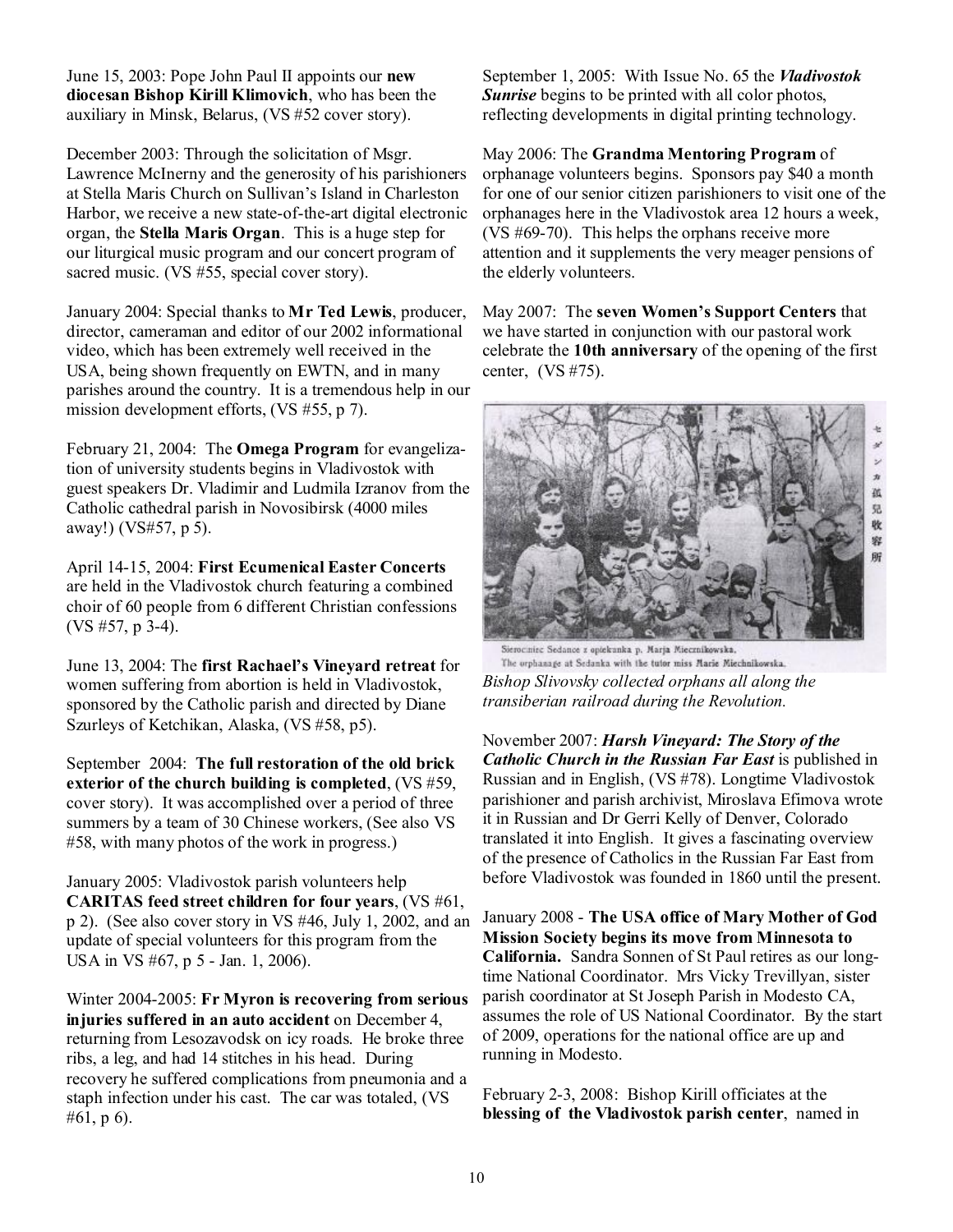

*The completed steeples, with the new rectory nearby.* 

honor of Our Lady of Fatima, and the following day at the **re-consecration of the restored church** and the consecration of the new main altar during a solemn Sunday Mass. Nine priests and one deacon, hundreds of guests from area Russian parishes and foreign countries gathered for the great occasion, (VS #80).

October 12, 2008: Caritas in Vladivostok celebrates **16 years of Charity** with a special Sunday Mass in the parish followed by a dinner for Caritas leaders, volunteers, parishioners, and staff members of the many organizations that Caritas has worked with over the years, (VS #84).

November 2009: The **Guardian Angel Program**, started recently by Fr Myron, is gaining sponsors from America and Western European countries, (VS #90). Its goal is to keep families intact. "Guardian Angels" are financial sponsors of children in Russia who help the family to keep the kids at home, so that they do not become wards of the state at overcrowded, under-staffed orphanages because their parents cannot take care of them.

November 17, 2009: **Pathways Children's Center** opens in Romanovka, the first such center in our entire state (comparable in size to the state of Wisconsin), (VS #92).

Built, funded and directed by the Sisters of Saint Ann, with help from the sister Parish of St Philip Benizi in Oregon. Members of the staff are parishioners from the Catholic parish of the Most Holy Trinity.

March 21, 2010: The **blessing of the new bell towers and steeples** by Bishop Kirill takes place at Sunday Mass attended by hundreds of parishioners, benefactors, guests and well wishers, (VS #93). After the blessing there were two sold-out organ concerts to celebrate the completion of the exterior restoration of the church.

July 31, 2010: The **profession of final vows of Sr Maria Stella, CJD**, the first member of the new religious congregation of the Sisters in Jesus the Lord, took place at the parish church of Our Lady of Lourdes in Raytown, MO, (VS #95). Bishop Robert Finn of the Diocese of Kansas City received the vows and was the main celebrant of the solemn Mass.

March 19, 2011: The private **first profession of simple vows of Br Patrick Napal, CJD** of the Canons Regular of Jesus the Lord took place at Saturday morning Mass in the church in Vladivostok. Br Patrick is from Davao, Philippines, (VS #99). He will begin his final year of university level seminary studies in the Philippines.



*Brother Patrick Napal, C.J.D. with orphans.*